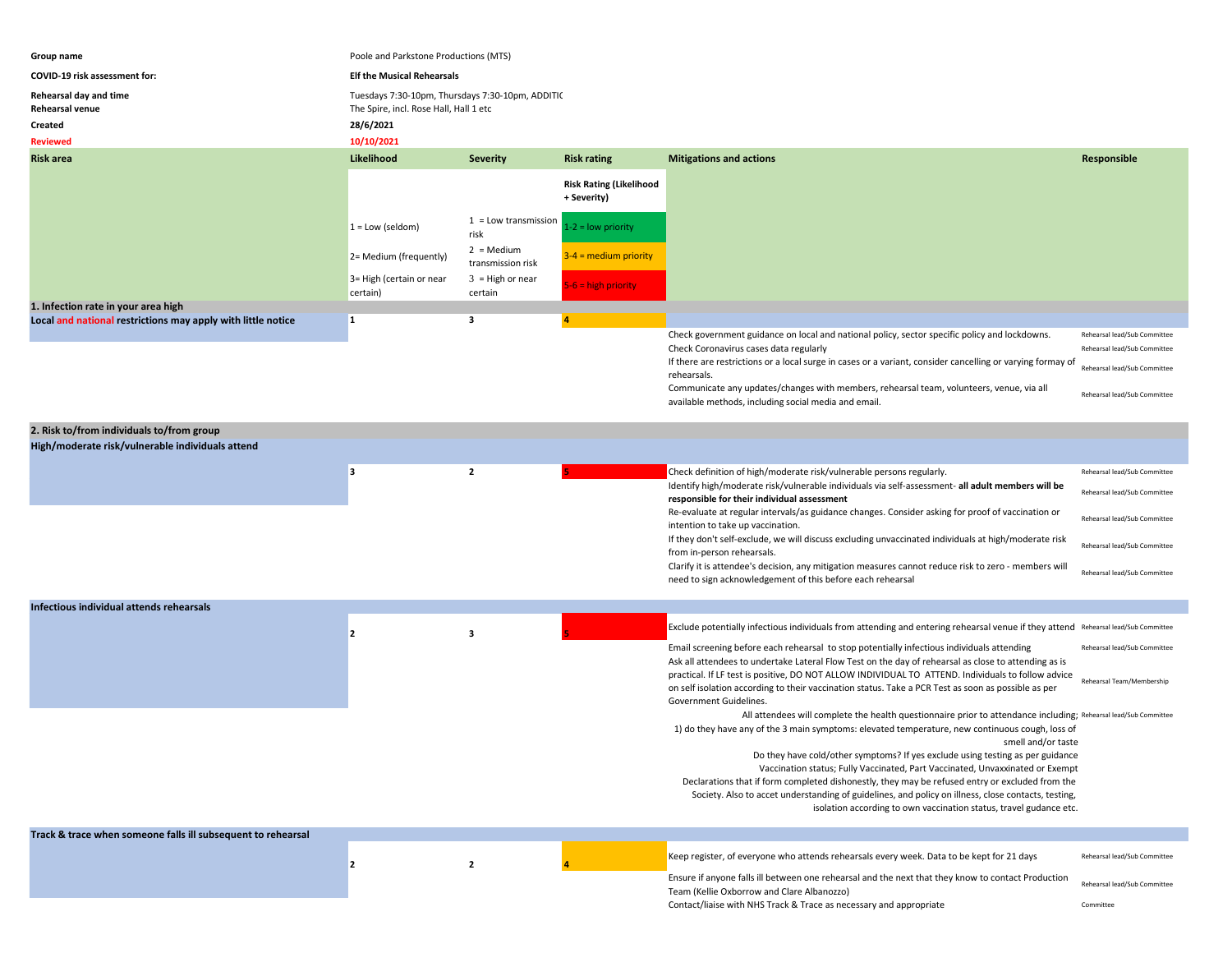|                                                              |                |                |   | If there is a confirmed positive case of Covid-19 following a rehearsal; P&P will contact all<br>attendees of that rehearsal, to advise all attendees to take a LF TEST and inform production team<br>of ANY POSITIVE RESULTS. Advise individuals who test Positive on a LF test to take a PCR within 2<br>days/Follow advice from NHS/Government if they have had a recent Covid infection.<br>Contact attendees as advised by NHS Track & Trace. Name or details of infectious individual cannot<br>be shared due to data protection/GDPR guidelines although Infected individual can waive this | Committee                                                                                                                    |
|--------------------------------------------------------------|----------------|----------------|---|----------------------------------------------------------------------------------------------------------------------------------------------------------------------------------------------------------------------------------------------------------------------------------------------------------------------------------------------------------------------------------------------------------------------------------------------------------------------------------------------------------------------------------------------------------------------------------------------------|------------------------------------------------------------------------------------------------------------------------------|
|                                                              |                |                |   | anonymity and contact other members who they may have been in close contact with.<br>Use rehearsal footage and ask Infected individual who they may have had close contact with in<br>rehearsals to identify potential Close Contact s. Close Contacts will be individually notified by a<br>member of the P&P Production Team/Committee as a matter of urgency. Advice will vary according                                                                                                                                                                                                        |                                                                                                                              |
|                                                              |                |                |   | to each Member's individual vaccination status.<br>If an identified Close Contact is fully vaccinated and has a NEGATIVE Lateral Flow Test, NEGATIVE<br>PCR Test AND has no symptoms of Covid-19, they may attend the next rehearsal as normal.                                                                                                                                                                                                                                                                                                                                                    |                                                                                                                              |
|                                                              |                |                |   | If more than two cases are confirmed following an infectious individual attending a rehearsal, P&P<br>may suspend rehearsals and contact NHS Test and Trace/Public Health England for further<br>instruction. Also Contact Rehearsal Venue to inform.                                                                                                                                                                                                                                                                                                                                              |                                                                                                                              |
|                                                              |                |                |   | NHS Track and Trace details to be provided to members.                                                                                                                                                                                                                                                                                                                                                                                                                                                                                                                                             | Rehearsal lead/Sub Committee                                                                                                 |
| Inability to deal with person becoming unwell in rehearsals  |                | $\overline{2}$ | в | Send person home immediately                                                                                                                                                                                                                                                                                                                                                                                                                                                                                                                                                                       | Rehearsal lead/Sub Committee                                                                                                 |
|                                                              |                |                |   | Ask person with symptoms to take a LF/PCR test asap and communicate the result to Production<br>Terminate rehearsal immediately and send everyone home, advise them they may wish to self-<br>Clean rehearsal space carefully<br>Inform Rehearsal venue                                                                                                                                                                                                                                                                                                                                            | Rehearsal lead/Sub Committee<br>Rehearsal lead/Sub Committee<br>Rehearsal lead/Sub Committee<br>Rehearsal lead/Sub Committee |
| Complacency means mitigating measures are not complied with  |                |                |   |                                                                                                                                                                                                                                                                                                                                                                                                                                                                                                                                                                                                    |                                                                                                                              |
|                                                              | 2              | $\mathbf{2}$   |   | Remind attendees regularly, in writing with Covid Declaration form, verbally - at entrance, at break,<br>during rehearsal, as required                                                                                                                                                                                                                                                                                                                                                                                                                                                             | Rehearsal lead/Sub Committee                                                                                                 |
|                                                              |                |                |   | Make sure you communicate in ways appropriate to everyone (e.g. consider dyslexia, deafness,<br>vision-impairment etc.)                                                                                                                                                                                                                                                                                                                                                                                                                                                                            | Rehearsal lead/Sub Committee                                                                                                 |
|                                                              |                |                |   | Encourage members to maintain distancing, and mask wearing at all times wherever practicable,<br>but especially when not in active rehearsal. If vulnerable advise to take further measures as possible                                                                                                                                                                                                                                                                                                                                                                                            | Rehearsal lead/Sub Committee                                                                                                 |
| Non-compliance with measures means risk to other attendees   |                |                |   |                                                                                                                                                                                                                                                                                                                                                                                                                                                                                                                                                                                                    |                                                                                                                              |
|                                                              | 1              | $\overline{2}$ |   | Make it clear to members that if they do not comply with the measures in place, they will be<br>removed from the rehearsal and potentially excluded from the cast.                                                                                                                                                                                                                                                                                                                                                                                                                                 | Rehearsal lead/Sub Committee                                                                                                 |
| 3. Behaviour of attendees/individual safety measures         |                |                |   |                                                                                                                                                                                                                                                                                                                                                                                                                                                                                                                                                                                                    |                                                                                                                              |
| Individuals spread or breathe in virus-laden particles       |                | $\overline{2}$ |   | Encourage members to maintain distancing during all rehearsals, and mask wearing at all times<br>wherever practicable, but especially when not in active rehearsal                                                                                                                                                                                                                                                                                                                                                                                                                                 | Rehearsal lead/Sub Committee                                                                                                 |
|                                                              |                |                |   | Social Distancing is no longer mandatory but remind- "Hands, Face, Space" and advise members to<br>reduce unnecessary social contact in rehearsals (i.e. no hugging, hand-shaking, lingering to chat in<br>rehearsal venue after rehearsal                                                                                                                                                                                                                                                                                                                                                         |                                                                                                                              |
|                                                              |                |                |   | Wearing of masks remains mandatory in the communal areas of The Spire- includes toilets,<br>corridors. Masks may also be worn during rehearsals at attendees choice                                                                                                                                                                                                                                                                                                                                                                                                                                | Rehearsal lead/Sub Committee                                                                                                 |
|                                                              |                |                |   | Attendees must not dispose of face coverings/PPE in the venue                                                                                                                                                                                                                                                                                                                                                                                                                                                                                                                                      | Rehearsal lead/Sub Committee                                                                                                 |
|                                                              |                |                |   | Toilets will be open for use, but members must observe room capacity and queuing signage                                                                                                                                                                                                                                                                                                                                                                                                                                                                                                           | Membership                                                                                                                   |
|                                                              |                |                |   | provided by The Spire.<br>Toilets are NOT to be used as changing rooms. Members must wear appropriate footwear, must not<br>have bare feet.                                                                                                                                                                                                                                                                                                                                                                                                                                                        | Membership                                                                                                                   |
|                                                              |                |                |   |                                                                                                                                                                                                                                                                                                                                                                                                                                                                                                                                                                                                    |                                                                                                                              |
| Individuals spread/pick up virus by touching shared surfaces | $\overline{2}$ | $\overline{2}$ |   | Set out expected behaviours:                                                                                                                                                                                                                                                                                                                                                                                                                                                                                                                                                                       | Rehearsal lead/Sub Committee                                                                                                 |
|                                                              |                |                |   | 1) avoid touching shared surfaces as much as possible, if the lift must be used then this must adhere<br>with the Spire risk assessment guidance (one household/support bubble at a time)                                                                                                                                                                                                                                                                                                                                                                                                          | Membership                                                                                                                   |
|                                                              |                |                |   | 2) sanitise/wash hands on arrival, departure, before/after break, before/after bathroom visit                                                                                                                                                                                                                                                                                                                                                                                                                                                                                                      | Membership                                                                                                                   |
|                                                              |                |                |   | 3) bring your own and do not share equipment (music stands, sheet music, tablet, etc)<br>4) use allocated storage area for belongings within rehearsal room, follow all directions and<br>minimise all personal belongings brought to rehearsals. Keep all own equipment and personal                                                                                                                                                                                                                                                                                                              | Membership<br>Membership                                                                                                     |
|                                                              |                |                |   | belongings by and in that space.                                                                                                                                                                                                                                                                                                                                                                                                                                                                                                                                                                   |                                                                                                                              |
|                                                              |                |                |   | 5) bring your own refreshments.<br>6) no rubbish (PPE/food wrappers/drinks containers) to be disposed of in the venue                                                                                                                                                                                                                                                                                                                                                                                                                                                                              | Membership<br>Membership                                                                                                     |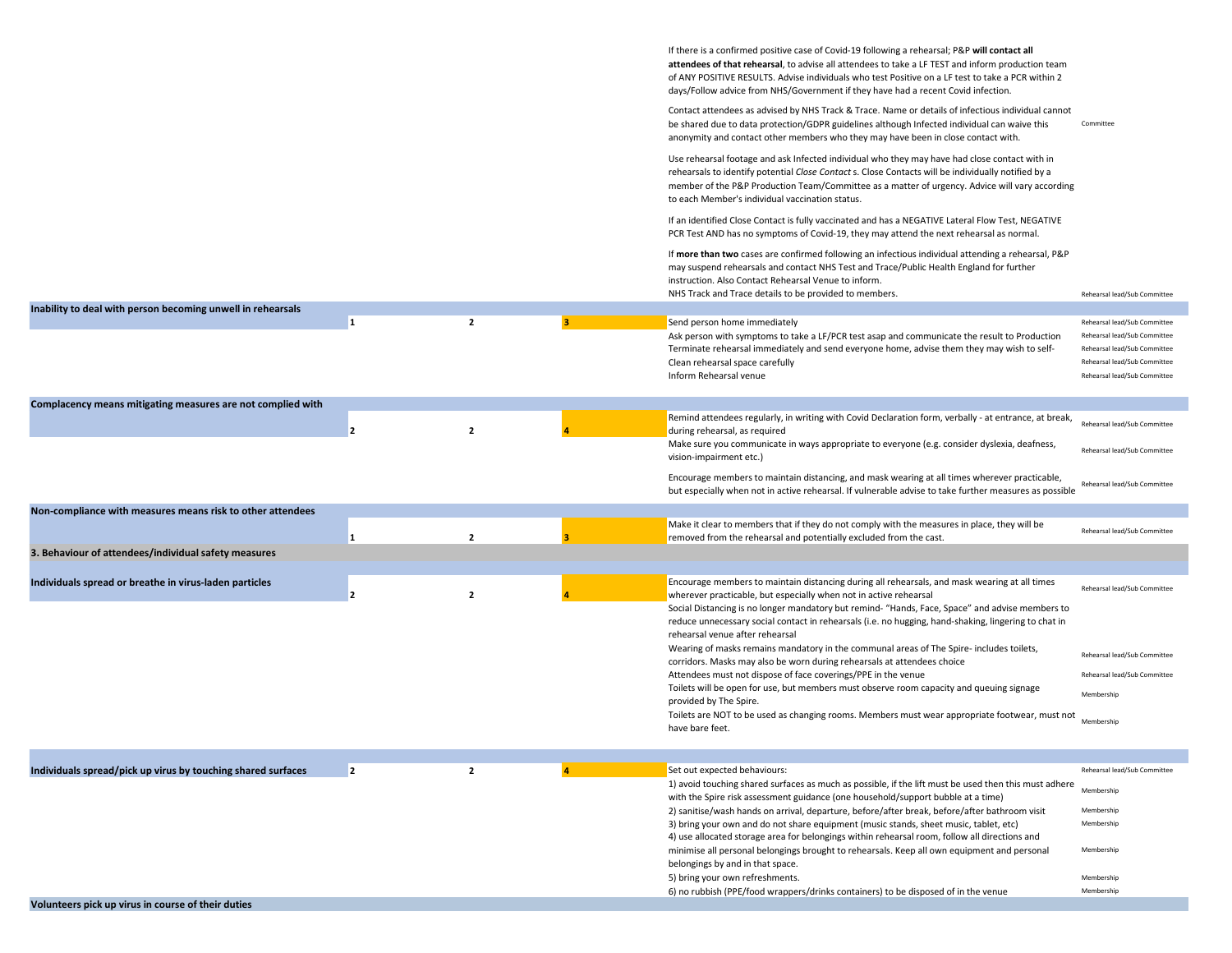|                                                                                     | $\overline{2}$ | $\overline{2}$ |                | For volunteers/committee members helping with rehearsal/set up of equipment/management<br>1) contain and designate their area of operating (e.g. cleaning only, entrance only)<br>2) register who does what job on what date<br>3) limit and note who they work with (where applicable, e.g. arrivals area)<br>4) provide sanitiser, cleaning materials, masks                                                                                                      | Rehearsal lead/Sub Committee                                                                 |
|-------------------------------------------------------------------------------------|----------------|----------------|----------------|---------------------------------------------------------------------------------------------------------------------------------------------------------------------------------------------------------------------------------------------------------------------------------------------------------------------------------------------------------------------------------------------------------------------------------------------------------------------|----------------------------------------------------------------------------------------------|
| 4. Rehearsal space                                                                  |                |                |                |                                                                                                                                                                                                                                                                                                                                                                                                                                                                     |                                                                                              |
| <b>Build-up of aerosols</b>                                                         | 3              | 3              |                | Utilise mechanical ventilation (air-conditioning) where possible<br>If no mechanical ventilation available, doors and windows to be propped open                                                                                                                                                                                                                                                                                                                    | Rehearsal lead/Sub Committee<br>Rehearsal lead                                               |
| Build-up of virus on shared surfaces                                                |                |                |                |                                                                                                                                                                                                                                                                                                                                                                                                                                                                     |                                                                                              |
|                                                                                     | $\overline{2}$ | $\overline{2}$ |                | Limit number of volunteers handling such shared equipment<br>Cleaning of shared surfaces - tables, light switches, door handles - before and after rehearsals                                                                                                                                                                                                                                                                                                       | Rehearsal Team/Membership<br>Venue                                                           |
| Covid transmission in bathroom facilities Aerosols in air and contaminated surfaces |                |                |                |                                                                                                                                                                                                                                                                                                                                                                                                                                                                     |                                                                                              |
|                                                                                     | $\mathbf{1}$   | $\overline{2}$ |                | Ensure social distancing as per the Spire risk assessment is maintained when queueing for facilities<br>and also inside toilets<br>Remind everyone to follow signage/room capacity/mask wearing inside communal areas of venue                                                                                                                                                                                                                                      | Rehearsal lead/Sub Committee<br>Rehearsal lead/Sub Committee                                 |
|                                                                                     |                |                |                |                                                                                                                                                                                                                                                                                                                                                                                                                                                                     |                                                                                              |
| Queuing points and traffic flow (applies to all rooms / areas)                      | $\overline{2}$ | $\overline{2}$ | $\overline{4}$ | Arrival will take time- queues will be managed with social distancing where necessary<br>Leaving after rehearsal - reminder not to linger and socialise inside, staggered departure to be<br>managed as necessary<br>Queueing for the bathrooms/routes to and from bathrooms/inside the bathroom block managed                                                                                                                                                      | Rehearsal lead/Sub Committee<br>Rehearsal lead/Sub Committee<br>Rehearsal lead/Sub Committee |
|                                                                                     |                |                |                | with social distancing                                                                                                                                                                                                                                                                                                                                                                                                                                              |                                                                                              |
| Other users of venue/ Activity before P&P leaves legacy of                          |                |                |                |                                                                                                                                                                                                                                                                                                                                                                                                                                                                     | Rehearsal lead/Sub Committee                                                                 |
|                                                                                     | 1              | $\overline{2}$ | 3              | Venue to ensure that the room has been properly and safely cleaned before use<br>Ensure enough time to clean and ventilate between previous activity and P&P<br>Ensure enough time so that participants do not cross over, creating pinch points you would not be<br>able to control                                                                                                                                                                                | Venue<br>Venue<br>Venue                                                                      |
| 5. Rehearsal activity                                                               |                |                |                |                                                                                                                                                                                                                                                                                                                                                                                                                                                                     |                                                                                              |
| Covid-safe placing of individuals during activity                                   | 2              | $\overline{2}$ |                | Not face to face wherever possible. If extended period of close proximity, use face covering during<br>initial rehearsal period.<br>Stagger rows, ensure maximum distancing available during movement/setting or consider use of<br>face masks at individual discretion<br>2-3m between director/ conductor and accompanist where practical. Reduced distance at individual<br>risk                                                                                 | Rehearsal lead/Sub Committee<br>Rehearsal lead/Sub Committe<br>Rehearsal lead/Sub Committe   |
|                                                                                     |                |                |                |                                                                                                                                                                                                                                                                                                                                                                                                                                                                     |                                                                                              |
| Virus spread through sheet music                                                    | $\mathbf{1}$   | $\overline{2}$ | 3              | Email it to people and ask them to print their own for practice<br>No sharing of Music/Lib books                                                                                                                                                                                                                                                                                                                                                                    | Rehearsal lead/Sub Committee<br>Rehearsal lead/Sub Committee                                 |
| Aerosol transmission through prolonged exposure                                     |                |                |                |                                                                                                                                                                                                                                                                                                                                                                                                                                                                     |                                                                                              |
|                                                                                     |                |                |                | Schedule rehearsals to minimise the need for full cast calls until members are vaccinated, where<br>possible.<br>Incorporate need for distancing and seating set up into your time planning<br>Use full venue ventilation at all times, encourage social distancing when not in active rehearsal.<br>Consider use of masks for extended rehearsals where individuals cannot maintain distancing.<br>Individuals to make own judgement based on personal risk level. | Rehearsal lead<br>Rehearsal lead<br>Rehearsal lead                                           |
| Virus spread through shared equipment                                               |                |                |                |                                                                                                                                                                                                                                                                                                                                                                                                                                                                     |                                                                                              |
|                                                                                     | $\mathbf{1}$   | $\mathbf{1}$   |                | Make clear from the start and build in regular reminders NOT to share equipment                                                                                                                                                                                                                                                                                                                                                                                     | Rehearsal lead/Sub Committee                                                                 |
| Accompanist exposed to Covid-19 via singers and/or piano                            | $\overline{2}$ | $\mathbf{2}$   | 4 <sup>1</sup> | Only usual/official accompanist to use piano<br>Clean piano thoroughly before and after rehearsals                                                                                                                                                                                                                                                                                                                                                                  | Rehearsal lead/Sub Committee<br>Rehearsal lead/Sub Committee                                 |